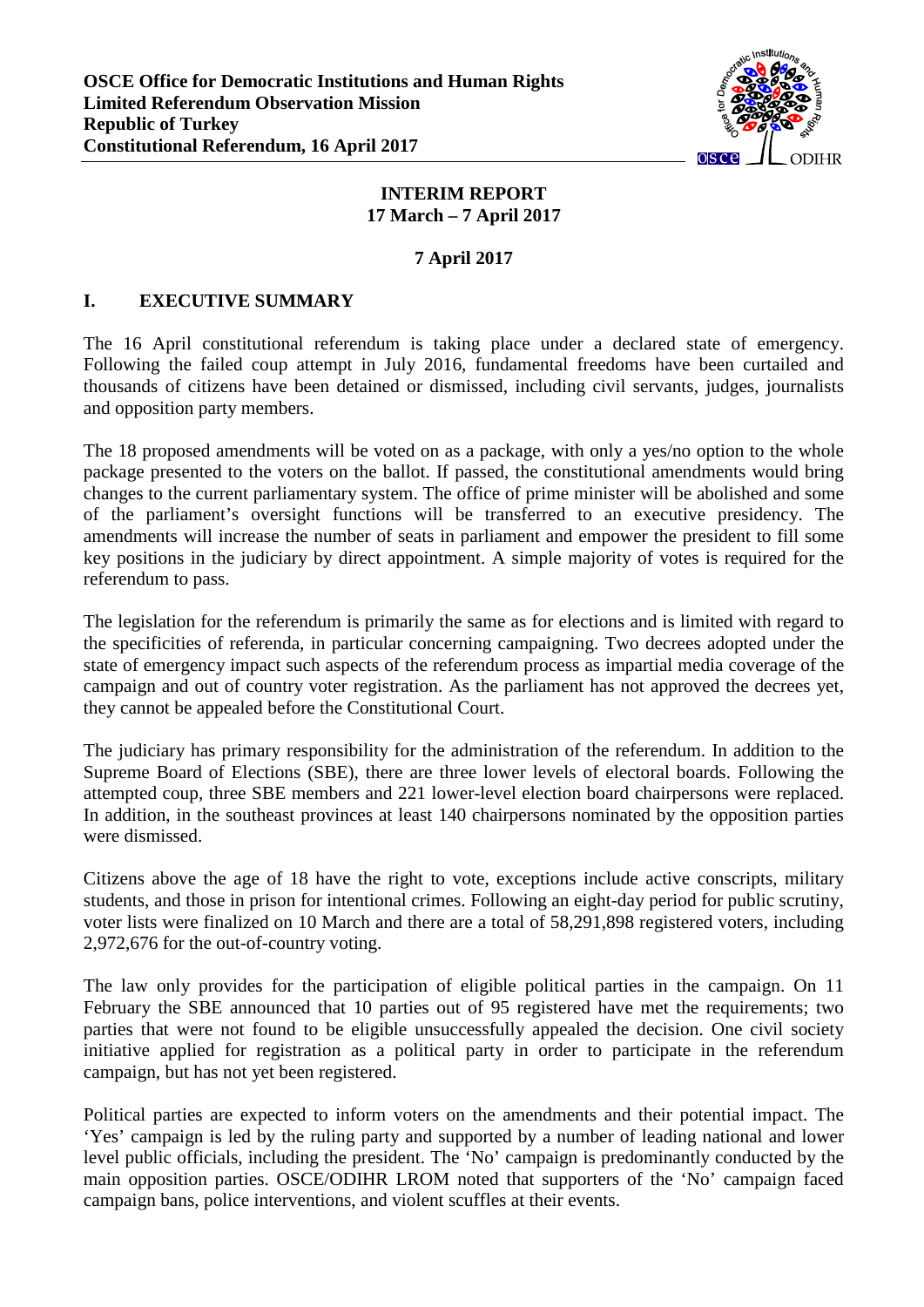Since July, a total of 158 media outlets were closed leaving thousands of media workers jobless. The legal framework requires impartial coverage of the campaign but an emergency decree removed the SBE's sanctioning authority for non-compliance. Eligible political parties are given free air-time on public media, with additional time allocated to the ruling party and the president. On 25 March the OSCE/ODIHR LROM commenced quantitative and qualitative monitoring of five television channels and three newspapers.

While lower-level election board decisions can be appealed, there is no judicial review of SBE decisions, including for the final results. Complaints received to date are mostly related to the relocation of polling stations in the southeast provinces and campaign issues.

While eligible political parties are able to have non-voting members on the electoral boards, the law does not provide for international or non-partisan citizen observation and all electoral board sessions are closed. Civil society organizations that observed past elections will either refrain or significantly limit their observation efforts.

## **II. INTRODUCTION**

Following an invitation from the authorities of the Republic of Turkey and based on a recommendation of a Needs Assessment Mission conducted from 22 to 24 February, the OSCE Office for Democratic Institutions and Human Rights (OSCE/ODIHR) deployed a Limited Referendum Observation Mission (LROM) on [1](#page-1-0)7 March.<sup>1</sup> The LROM, led by Tana de Zulueta, consists of 11 experts based in Ankara and 24 long-term observers (LTOs), deployed on 25 March to 12 locations throughout the country. Mission members are drawn from 20 OSCE participating States. In line with ODIHR's methodology, the LROM will not carry out a comprehensive or systematic observation of referendum-day proceedings, but intends to visit a limited number of polling stations on referendum day.

## **III. BACKGROUND**

 $\overline{a}$ 

Turkey is a parliamentary republic with executive power vested in the Council of Ministers headed by the prime minister. The president is the head of state and holds limited functions and authority with respect to all three branches of government. Legislative power is exercised by the singlechamber 550-seat Turkish Grand National Assembly (parliament), which since the November 2015 general election comprises four political parties, including Justice and Development Party (AKP) with a majority of 317 seats, Republican People's Party (CHP) with 134, People's Democratic Party (HDP) with 59 and Nationalist Movement Party (MHP) with 40 seats.

On 15 July 2016, Turkey experienced a failed coup attempt that left 241 casualties and at least 2,194 people injured.<sup>[2](#page-1-1)</sup> It was followed by mass arrests and the prosecution under emergency decrees of over 100,000 and subsequent detention of over 40,000 individuals, as well as dismissals of over 150,000 civil servants. [3](#page-1-2) Thirteen HDP deputies, including the party's two co-chairs, remain in custody, with

<span id="page-1-0"></span>

<span id="page-1-2"></span><span id="page-1-1"></span>

<sup>&</sup>lt;sup>1</sup><br><sup>2</sup> [European Commission Turkey 2016 Report published on 9 November 2016.](https://ec.europa.eu/neighbourhood-enlargement/sites/near/files/pdf/key_documents/2016/20161109_report_turkey.pdf)<br><sup>2</sup> The Parliamentary Assembly of the Council of Europe Committee on the Honouring of Obligations and [Commitments by Member States](http://website-pace.net/documents/19887/3136217/20170126-StmtConstReform-EN.pdf/c4c15b85-9e13-46b2-a687-f25f07077183) stated that the measures affected the judiciary, police, military, civil service, local authorities, academia, the media and the business community, shutting down over 1,000 institutions and private companies, whose assets were seized or transferred to public institutions. [According to the government,](https://wcd.coe.int/com.instranet.InstraServlet?command=com.instranet.CmdBlobGet&InstranetImage=2961655&SecMode=1&DocId=2397286&Usage=2) over 300 institutions have since been reopened and more than 35,000 public employees reinstated.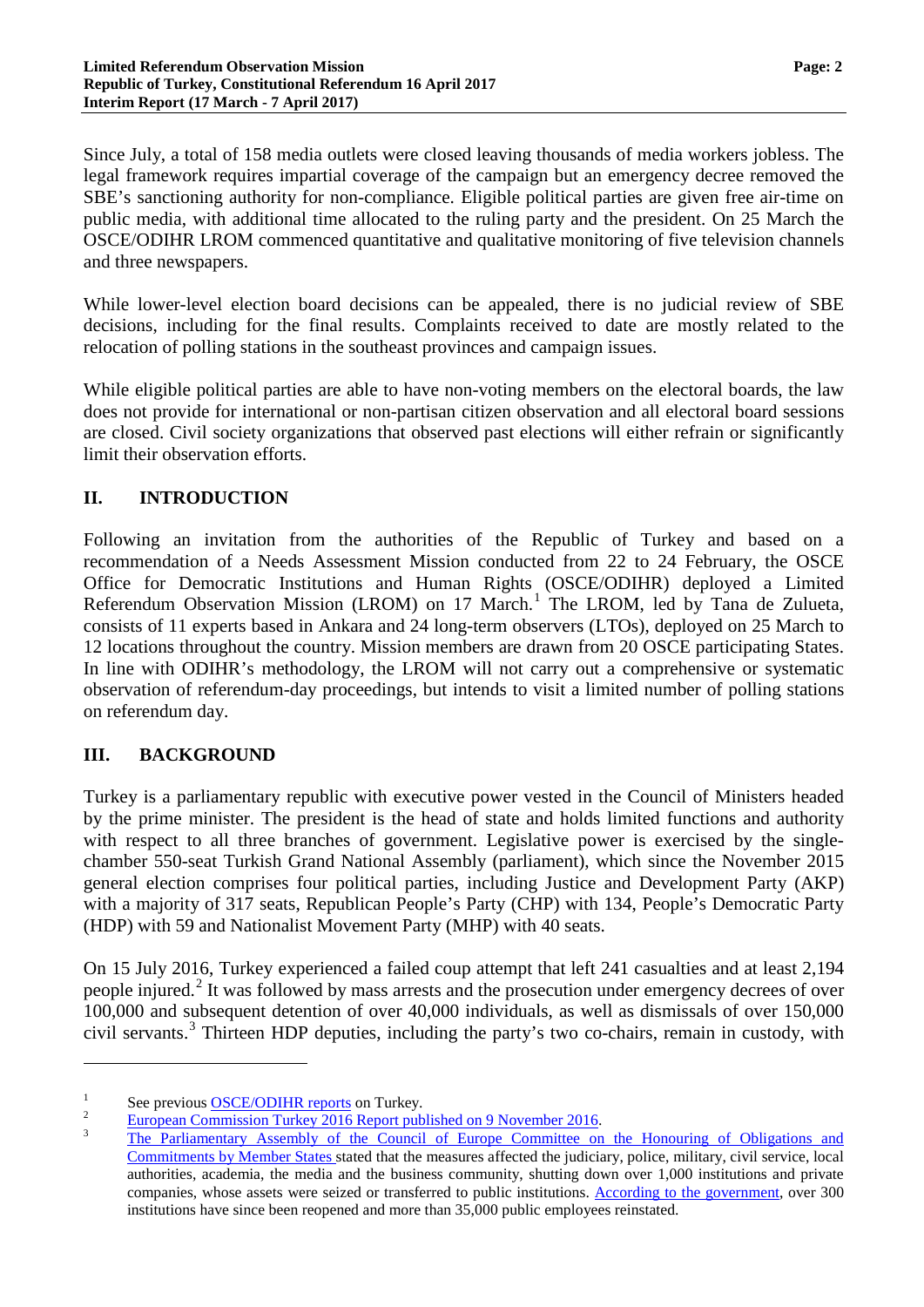the latest detained on 23 March.<sup>[4](#page-2-0)</sup> A state of emergency was enacted on 21 July and then extended twice, most recently for another 90 days starting on 19 January. Terrorist acts and the ongoing security operations in the country's southeast, as well as general tension following the attempted coup and the state of emergency, have raised concerns for a number of OSCE/ODIHR LROM interlocutors about whether appropriate conditions are in place to hold a referendum.<sup>[5](#page-2-1)</sup>

The constitutional reform package contains 18 amendments which, among other things, bring changes to the current parliamentary system. The office of prime minister will be abolished and some of the parliament's oversight functions will be transferred to an executive presidency. The amendments will increase the number of seats in parliament to 600 and empower the president to fill some key positions in the judiciary by direct appointment. The European Commission for Democracy through Law (Venice Commission) has stated that the proposed changes would result in a system where the separation of powers and the independence of judiciary are not assured, thus introducing a "presidential regime which lacks the necessary checks and balances required to safeguard against becoming an authoritarian one".<sup>[6](#page-2-2)</sup> Many OSCE/ODIHR LROM interlocutors raised concerns about the rushed manner in which the proposed amendments were passed in parliament and a lack of broad and inclusive public consultation.

## **IV. THE REFERENDUM SYSTEM AND LEGAL FRAMEWORK**

Amendments to the Constitution require either a two-thirds vote in parliament or a three-fifths vote in parliament combined with the president submitting the amendments to a referendum. A referendum that results in a simple majority of votes in favor of the amendments, effects the constitutional change. The proposed 18 amendments affecting 72 articles of the constitution will be voted on as a single package.<sup>[7](#page-2-3)</sup> There will be no question on the ballot, voters will simply be asked to select yes or no to the package.

The referendum is mainly governed by the 1982 Constitution, 1961 Law on Basic Provisions on Elections and Voter Registers (Law on Basic Provisions), 1987 Law on Referendums on Constitutional Amendments (Law on Referendums), and the 1983 Law on Political Parties. Past OSCE/ODIHR recommendations, including on suffrage rights, campaign finance, lack of judicial review, and rights of observers, remain unaddressed. The legislation is focused on elections and is limited with regard to the specificities of referenda, in particular concerning the participation of civil society and other stakeholders in the campaign. The Supreme Board of Elections (SBE) has authority to supplement the legal framework with its decisions and regulations. However, it has declined to provide interpretations regarding campaign rules when formally requested by stakeholders.<sup>[8](#page-2-4)</sup>

Two emergency decrees amended election-related laws – one repealed the SBE's media sanctioning powers and one amended a provision that affected the registration of out-of-country voters.<sup>[9](#page-2-5)</sup> While

 $\overline{a}$ 

<span id="page-2-1"></span><span id="page-2-0"></span>

 $\frac{4}{5}$  Since 4 November 2016, another eighteen were arrested and released shortly after.<br>The government replaced elected mayors from 53 municipalities with government appointees, including 49 mayors

<span id="page-2-2"></span>

from the opposition Democratic Regions Party (DBP).<br> [Venice Commission Opinion on the amendments to the Constitution,](http://www.venice.coe.int/webforms/documents/default.aspx?pdffile=CDL-AD(2017)005-e) adopted on 10-11 March.<br>
The Ombudsperson received a complaint from a citizen on 26 February claiming th

<span id="page-2-3"></span>vote differently on the different proposals breached his freedom of expression.<br><sup>8</sup> The SBE received 6 requests from private companies, public authorities, professional associations and DEBs

<span id="page-2-5"></span><span id="page-2-4"></span>seeking clarification of campaign rules for non-eligible political parties and civil society actors.<br>Out of 21emergency decrees, 16, including those that directly impact the referendum process, were not considered by parliament within the 30-day legal deadline excluding the opportunity for a constitutional appeal.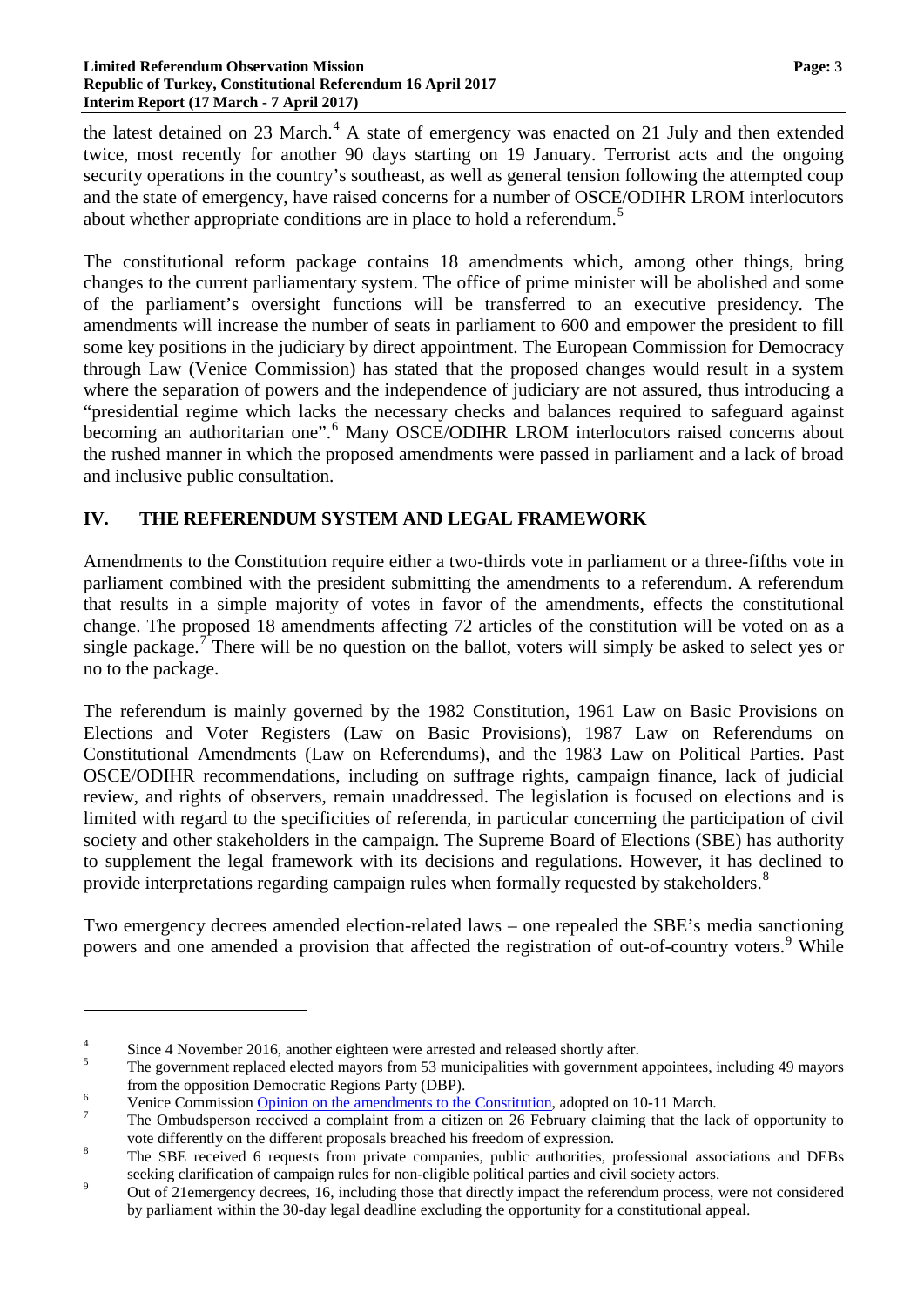the constitution provides that any amendments to election legislation are not enforceable within one year of adoption, the SBE decided that these changes take immediate effect.<sup>[10](#page-3-0)</sup>

Fundamental freedoms are guaranteed by the Constitution, although it contains restrictive provisions and permits legislation to establish limitations on the rights and freedoms essential to a democratic referendum. The Law on State of Emergency gives extraordinary powers to provincial governors to limit freedom of movement, association, assembly, and expression.

## **V. THE REFERENDUM ADMINISTRATION**

 $\overline{a}$ 

The judiciary has primary responsibility for the administration and supervision of referendums. The referendum is administered by four levels of electoral bodies: the SBE, 81 Provincial Election Boards (PEBs), 1,080 District Election Boards (DEBs), and 174,5[12](#page-3-2) Ballot Box Committees (BBCs).<sup>12</sup>

The SBE is a permanent body that consists of 11 members, including one woman, elected by and from judges of the Court of Cassation and the Council of State. Political parties have the right to appoint non-voting members to electoral boards, and all four parliamentary parties are represented at the SBE. Since the last parliamentary election, eight SBE members were replaced, all chosen by newly appointed judges: five due to the expiry of their terms, and three are in custody. A series of emergency decrees led to vast replacements at all levels of the referendum administration: 9 PEB chairpersons were dismissed, and two placed in custody, 143 DEB chairpersons were dismissed, and 67 placed in custody. Over 500 electoral board staff were also placed in custody.

To date, the SBE has complied with all legal deadlines and adopted some 149 decisions, out of which 35 were made public on the SBE official website. The law does not require that electoral board sessions be open to the public but non-voting political party members are entitled to be present. Otherwise, all electoral board sessions are closed for observation.

PEBs have three members and are chaired by the most senior judge in the province. DEBs are chaired by a judge and include two civil servants and four representatives of political parties. BBCs are formed for each electoral process and consist of a chair and six members – two civil servants and five representatives of political parties. For the first time, the SBE took a decision that provided guidance for DEBs on applying the 'good reputation' requirement provided in the law for the selection of BBC members. In some of provinces in the southeast at least 140 chairpersons nominated by the HDP were dismissed due to alleged 'bad reputation'.<sup>[13](#page-3-3)</sup>

Out-of-country voting commenced on 27 March and will continue until 9 April in 120 polling stations located in 57 countries. For the first time, out-of-country voters will be able to cast their vote in any out-of-country voting location irrespective of their place of registration.

<span id="page-3-0"></span><sup>&</sup>lt;sup>10</sup> Two complaints on the issue of the applicability of these changes were unsuccessfully filed. One of the proposed constitutional amendments temporarily repeals for the next parliamentary and presidential elections the provision

<span id="page-3-1"></span>that the amendments to election legislation cannot be enforced for one year following their adoption.<br><sup>11</sup> For example, on 24 March, the Ankara Governor issued a directive banning a professional association from setting

<span id="page-3-2"></span>up campaign stands on the grounds of "public safety and order" under the Law on State of Emergency.<br>A total of 3,182 BBCs will be established out-of-country, 4,192 at customs gates, and some 460 will be established

<span id="page-3-3"></span>in penitentiary institutions.<br><sup>13</sup> According to the Law on Basic Provisions, BBC chairpersons are appointed from "well-reputed and literate persons." On DEBs' request the SBE confirmed that the 'well-reputed' requirement applies and that DEBs may investigate the nominees for BBCs with regards to prior convictions or on-going investigations.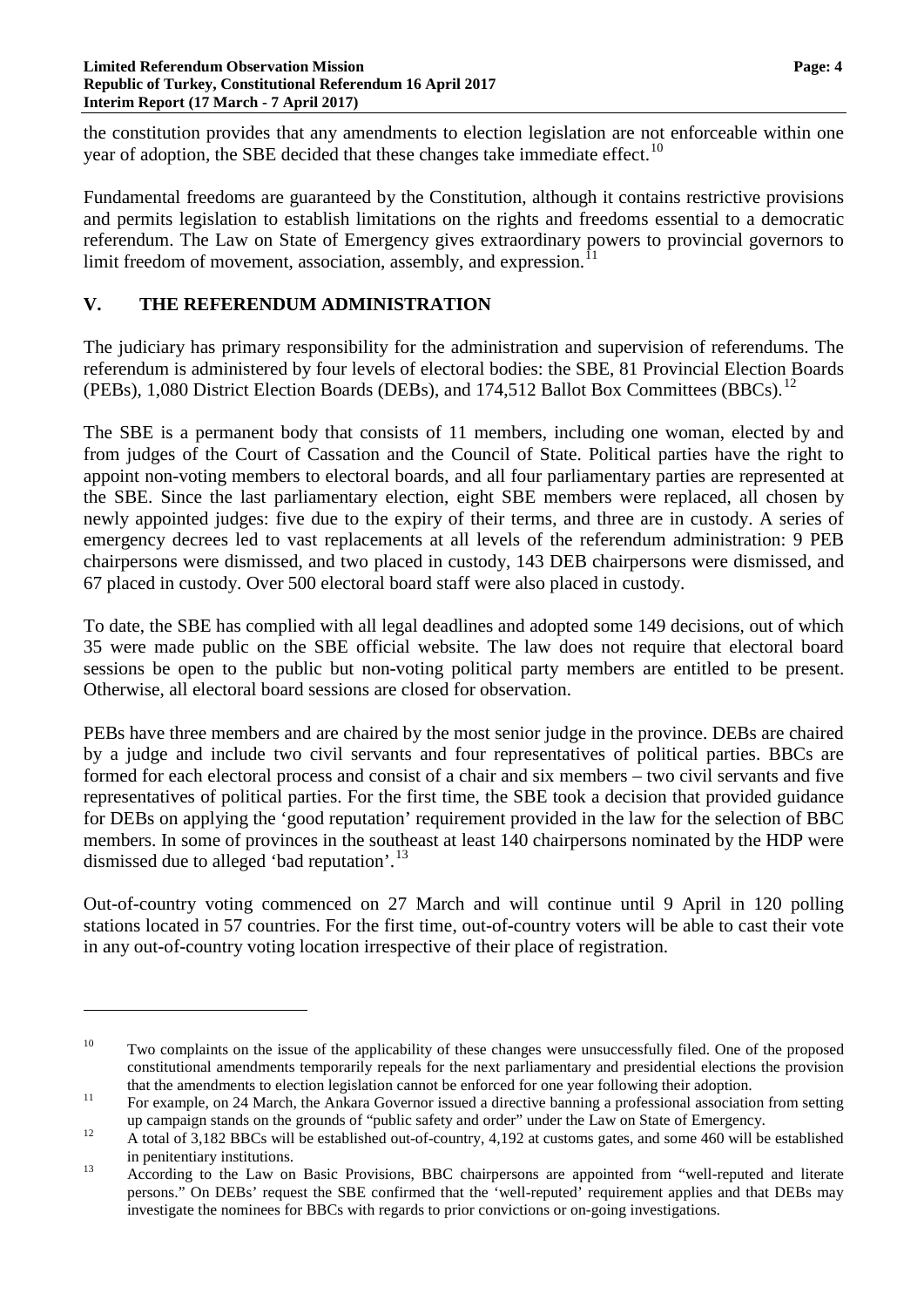## **VI. VOTER REGISTRATION**

Every citizen, who has reached the age of 18 by the day of referendum, has the right to vote, with the exception of active conscripts, military students, and those serving prison sentences for intentional crimes.<sup>[14](#page-4-0)</sup> At least 570,000 citizens are ineligible to vote.<sup>[15](#page-4-1)</sup> On 15 February, the SBE adopted a decision that partially addressed the rulings of the European Court of Human Rights on suffrage rights and clarified that those with convictions who are not currently in prison are allowed to vote even if their sentence is not fully executed.<sup>[16](#page-4-2)</sup>

Turkey has a passive voter registration system. The voter register is managed by the SBE based on personal data from the civil registry maintained by the Ministry of Interior (MOI) and updated daily. Between 18 and 26 February, voters had the opportunity to verify their data in the voter lists, in person and through the SBE website. As a result, 467,984 changes were introduced, including 25,526 new entries and 442,458 address changes. Voter lists were finalized on 10 March. The SBE reported a total of 58,291,898 registered voters, including 2,972,676 for the out-of-country voting.

Special security zones are in place in parts of four provinces in the southeast affecting some 295,000 voters.<sup>[17](#page-4-3)</sup> According to various sources cited by the United Nations High Commissioner for Human Rights, between 355,000 and 500,000 people had to flee their residence.<sup>[18](#page-4-4)</sup> Some OSCE/ODIHR LROM interlocutors expressed concerns regarding their ability to change their voter registrations.

#### **VII. PARTY REGISTRATION AND PARTICIPATION IN REFERENDUM**

On 11 February the SBE approved the participation in the referendum campaign of 10 political parties based on information from the Supreme Court Chief Prosecutor's Office (SCCPO).<sup>[19](#page-4-5)</sup> Following SCCPO investigation, 19 parties that were eligible to compete in the November 2015 elections were found ineligible to participate in the referendum. Two of these parties, the People's Liberation Party and the Liberal Democrats Party, lodged complaints with the SBE and SCCPO, respectively, claiming they fulfilled the eligibility criteria. Of the two complaints on the matter, one was dismissed and the other did not receive a response.<sup>[20](#page-4-6)</sup> A civil society initiative advocating in favor of the 'No' campaign tried to register as a political party to obtain full political participation rights in the process. Having filed its registration documents on 6 February, they remain unregistered.<sup>[21](#page-4-7)</sup>

 $\overline{a}$ 

<span id="page-4-0"></span><sup>&</sup>lt;sup>14</sup> Others ineligible to vote are those declared legally incompetent by a court and those banned from civil service.<br>Including 194,788 declared mentally incompetent by a court decision, 276,292 active conscripts and stud

<span id="page-4-1"></span>military schools and 100,950 convicts.<br><sup>16</sup> See *[Soyler v. Turkey](http://hudoc.echr.coe.int/eng#{"itemid":["001-126350"]})*, application no. 29411/07, 17 September 2013 and *[Murat Vural v. Turkey](http://hudoc.echr.coe.int/eng#{"itemid":["001-147284"]})*, application no.

<span id="page-4-3"></span><span id="page-4-2"></span><sup>9540/07, 21</sup> October 2014.<br>
<sup>17</sup> In Kars, Batman, Gaziantep and Mardin.<br>
<u>[Report on the human rights situation in South-East Turkey](http://www.ohchr.org/Documents/Countries/TR/OHCHR_South-East_TurkeyReport_10March2017.pdf)</u> from February 2017.

<span id="page-4-5"></span><span id="page-4-4"></span><sup>19</sup> Political parties are registered by the SCCPO. In addition to the parties with a parliamentary group with at least 20 members in parliament, in order to be entitled to equitable campaign opportunities and to nominate observers, a party must have an organizational structure in at least half of the provinces and one-third of the districts in those provinces, and have held a party congress not less than six months prior to the referendum. The ten eligible parties are: AKP, Motherland Party, Independent Turkey Party, Grand Union Party, CHP, HDP, Free Cause Party, MHP,

<span id="page-4-6"></span>Felicity Party, and Homeland Party.<br><sup>20</sup> For the People's Liberation Party the SBE found that the party lacked the required organizational structure. The

<span id="page-4-7"></span>Liberal Democrat Party complained to SCCPO, who did not respond.<br><sup>21</sup> On 2 March, two CHP MPs forwarded questions to the MoI regarding the registration status of the initiative.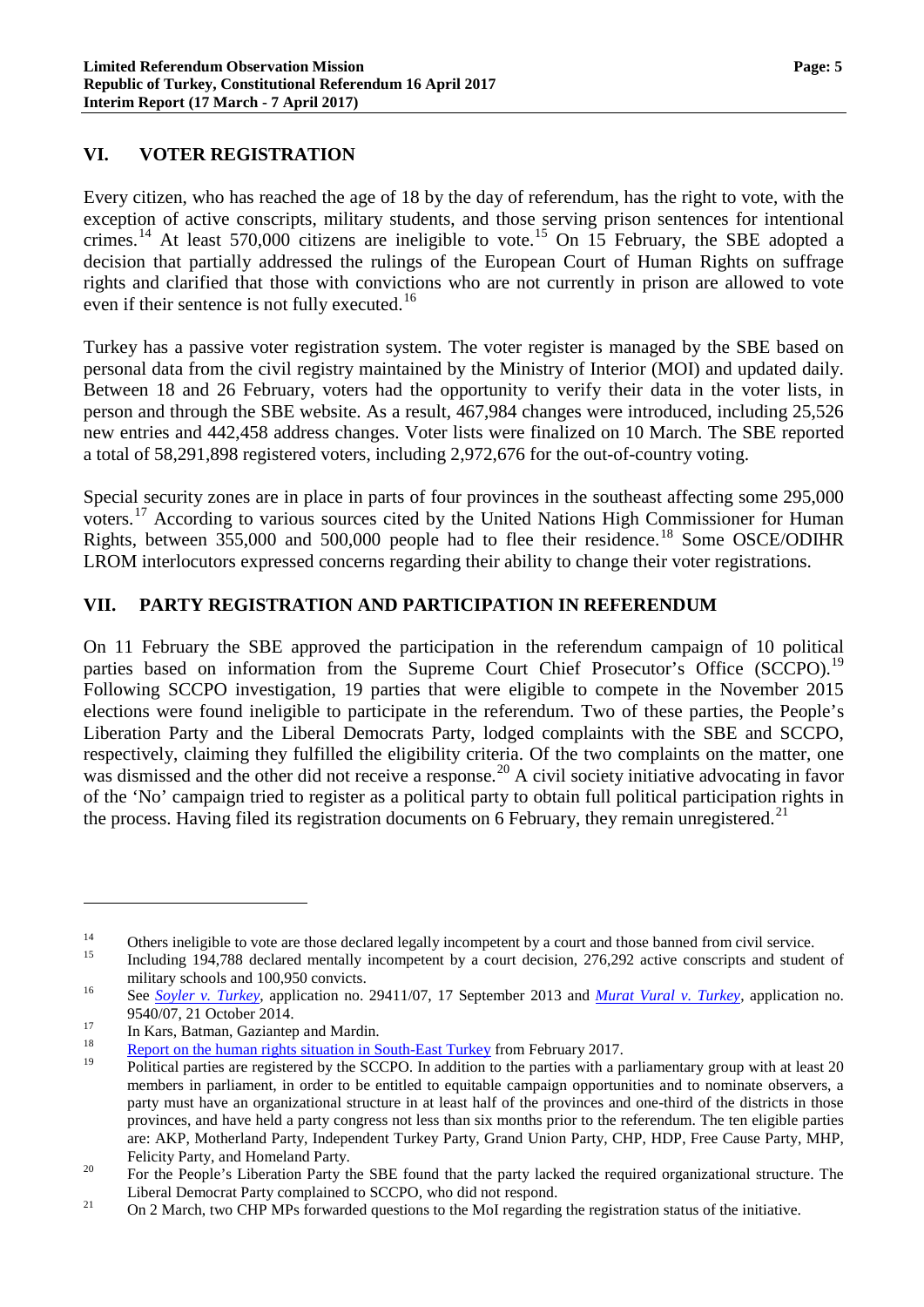#### **VIII. CAMPAIGN AND CAMPAIGN FINANCE**

 $\overline{a}$ 

The Law on Basic Provisions regulates the conduct of the referendum campaign. It bans the use of public resources for campaign purposes and, in the eight days preceding the referendum, prohibits holding state events or making statements about public works. The law protects the rights and provides opportunities to campaign only to eligible political parties. While the broader legal framework for freedom of assembly and expression applies to other stakeholders, including individuals and civil society organizations, the SBE has taken the position that only eligible parties are entitled to hold campaign meetings and has so far declined to decide whether others may campaign through other means.[22](#page-5-0) In practice, civil society campaign activities are largely confined to social media, although some groups have displayed materials and/or held meetings.

While the campaign rhetoric has been highly polarizing, the intensity of campaign activities varies across Turkey. Flyers, posters and banners have appeared in larger cities and towns, buses and trucks clad in campaign slogans can also be seen on the streets of many municipalities. The 'Yes' campaign is led by the governing AKP and to some extent the MHP. It is manifestly supported by several leading national and lower level public officials, including the prime minister, several other ministers, and the president, who under the constitution is required to remain non-partisan and perform his duties without bias.<sup>[23](#page-5-1)</sup> The SBE received one complaint regarding the president's campaign activities and decided it has no authority over the president. Cases of misuse of resources have been reported in the media and observed by OSCE/ODIHR LROM observers.<sup>[24](#page-5-2)</sup> The 'No' campaign is predominantly conducted by the main opposition party CHP, the HDP, as well as by a number of MHP members of parliament, grouped in what is informally known as the "Turkish Nationalists Say 'No'" campaign.

So far, the campaign is characterized by polarization and some restrictions. The fact that a number of political leaders and activists remain behind bars has seriously curtailed some groups' ability to campaign. As of now, in several cases, 'No' supporters have faced police interventions while campaigning; a number were also arrested on charges of insulting the president or organizing unlawful public events.<sup>[25](#page-5-3)</sup> In Sirnak and Van provinces, the HDP's campaign song, in the Kurdish language, was banned by authorities on the grounds it violated principles of integrity of state and

<span id="page-5-0"></span><sup>&</sup>lt;sup>22</sup> For instance, the PEB Samsun and one of the DEBs in the province, both sent letters to the Provincial Directorate of Security stating that it is prohibited for everyone except eligible parties to campaign. The SBE later decided that

<span id="page-5-1"></span>PEBs and DEBs lacked the authority to do so.<br><sup>23</sup> OSCE/ODIHR LROM observed a campaign event featuring the president in Samsun on 26 March, held in conjunction with an inauguration of a large public works project, with free transportation provided by city authorities. On 16 March, the president also held a rally at Sakarya after he attended the joint inauguration ceremony of 43 local projects. On 18 March, the president attended a ceremony to start the construction of a bridge

<span id="page-5-2"></span>and used the occasion to campaign.<br><sup>24</sup> For instance, Istanbul city walls (UNESCO Historical Heritage) were covered with a large 'Yes' poster; in the Bolu province, cars and trucks with state or municipal official license plates were used to display 'Yes' campaign billboards; 'Yes' campaign posters were displayed on university dormitories in Istanbul and on the building of the Directorate General of Press and Information; the mayor of Rize has shared 'Yes' campaign videos on the

<span id="page-5-3"></span>municipality's web page.<br><sup>25</sup> For example, on 21 March, municipal police prevented CHP members from handing out campaign materials in Marisa; on 22 March, a law student from Istanbul University who posted a 'No' campaign video online was detained for allegedly insulting the president; on 23 March, in Davutpaşa (Istanbul Province) a group of students who were planning a cycling campaign tour in favour of the 'No' campaign were arrested for organizing an unlawful public event; on 27 March, a high-school student who was distributing 'No' campaign fliers in Antakya (Hatay province) was taken into custody for allegedly insulting the president. On 30 March, activists of the Ankara Bar Association were prevented by police from distributing campaign materials on an instruction issued by the Ankara Governor.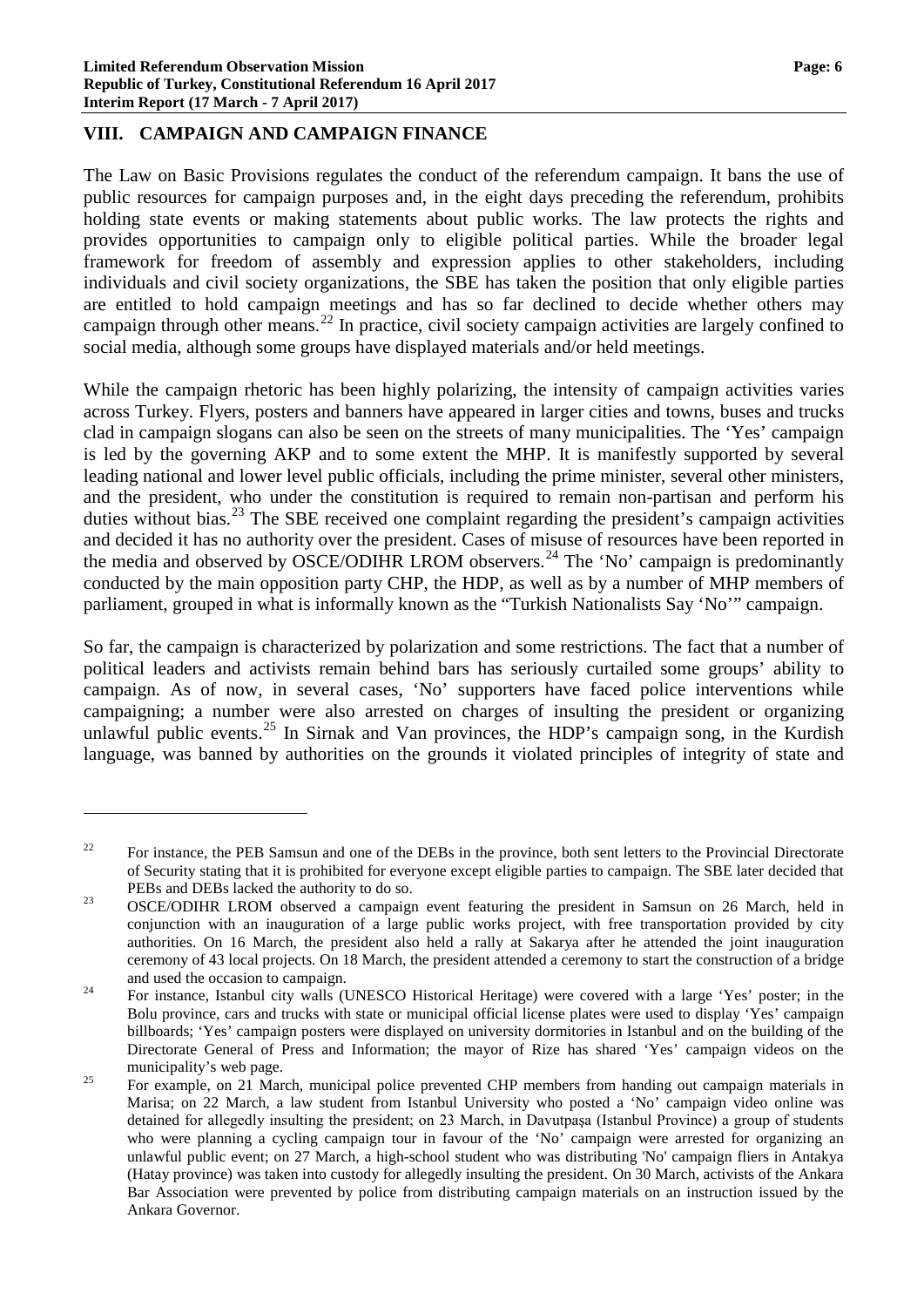Turkish as official language. Violent scuffles have also been reported at several 'No' campaign events.<sup>[26](#page-6-0)</sup>

Political parties are expected to inform voters on the amendments and their potential impact. Overall, the 'Yes' campaign stresses the demand for unity and a strong executive in the face of domestic and international challenges. The 'No' campaign generally presents the proposed amendments as a threat to the gains of Turkey's parliamentary tradition and its democracy overall. In the context of the campaign, several senior politicians and civil servants, including the president, the prime minister and Antalya deputy public prosecutor equated the 'No' campaign or its voters with terrorist organizations or the July 2016 attempted coup plotters.

State financing of political parties is distributed proportionally each year to all political parties that received at least three per cent of the nationwide vote in the last general election. Campaign financing is not comprehensively regulated in the law, which only restricts the amount and the nature of donations, but does not limit general party and campaign-related spending. Political parties must report their campaign expenses as part of their annual financial reports to the Constitutional Court, which has oversight responsibility for political party financing, but the reports are not made public and only summarized audit reports are published online. Representatives of several political parties claim to have insufficient funds to actively campaign.

# **IX. THE MEDIA**

 $\overline{a}$ 

The Constitution provides for the right to freedom of expression but permits undue restrictions in the Anti-Terrorism Law, Criminal Code, Press Law and other legislation. Furthermore, the Criminal Code contains broad defamation provisions, including with regard to the Turkish Nation and State, and provides special protection for public figures, including the president. The vague provisions can be used as grounds for the prosecution and imprisonment of journalists. Freedom of expression has been further curtailed by the closure of numerous media outlets and the arrest of journalists following the failed coup attempt as well as the legal framework for the state of emergency.<sup>[27](#page-6-1)</sup> The OSCE Representative on Freedom of the Media (RoFM) recently called on the authorities "to respect their obligations on freedom of the media", and the Commissioner for Human Rights of the Council of Europe asked the government "to reverse the numerous infringements of freedom of expression."<sup>[28](#page-6-2)</sup>

The media landscape is dominated by outlets, which are often owned by private groups with interests in business sectors that depend on public contracts and government regulation. Since the July events, a total of 158 media outlets have been closed, including 60 television and radio stations, 19 newspapers, [29](#page-6-3) publishing houses and five press agencies,<sup>29</sup> which the Venice Commission described a "mass liquidation of media outlets". More than 150 journalists have been arrested during the state

<span id="page-6-0"></span><sup>&</sup>lt;sup>26</sup> On 22 March, the MHP 'No' campaigner Meral Aksener's speech was interrupted by an angry mob in the Nigde province; on 26 March the Sinan Ogan's (also MHP) rally faced a violent disruption by the party's youth group; on 27 March, the CHP's 'No' campaign posters were destroyed and campaign truck's tires slashed in Balikesir province.<br><sup>27</sup> Decree 671 affects the Electronic Communications Law by restricting the media in case of an emergency situation;

<span id="page-6-1"></span>Decree 680 modifies the Law on the Establishment of Radio and Television by adding more conditions for the

<span id="page-6-2"></span>licensing of media service providers.<br><sup>28</sup> See the [OSCE Representative on Freedom of Media press release from](http://www.osce.org/fom/302351) 1 March 2017, and Visit Memorandum of [the](http://www.coe.int/en/web/commissioner/-/urgent-measures-are-needed-to-restore-freedom-of-expression-in-turkey) Council of Europe's Commissioner for Human Rights from 15 February 2017.

<span id="page-6-3"></span><sup>&</sup>lt;sup>29</sup> See the <u>Memorandum on freedom of expression and media freedom in Turkey (Commissioner for Human Rights,</u> [Council of Europe\)](https://wcd.coe.int/com.instranet.InstraServlet?command=com.instranet.CmdBlobGet&InstranetImage=2961658&SecMode=1&DocId=2397056&Usage=2) from 15 February 2017.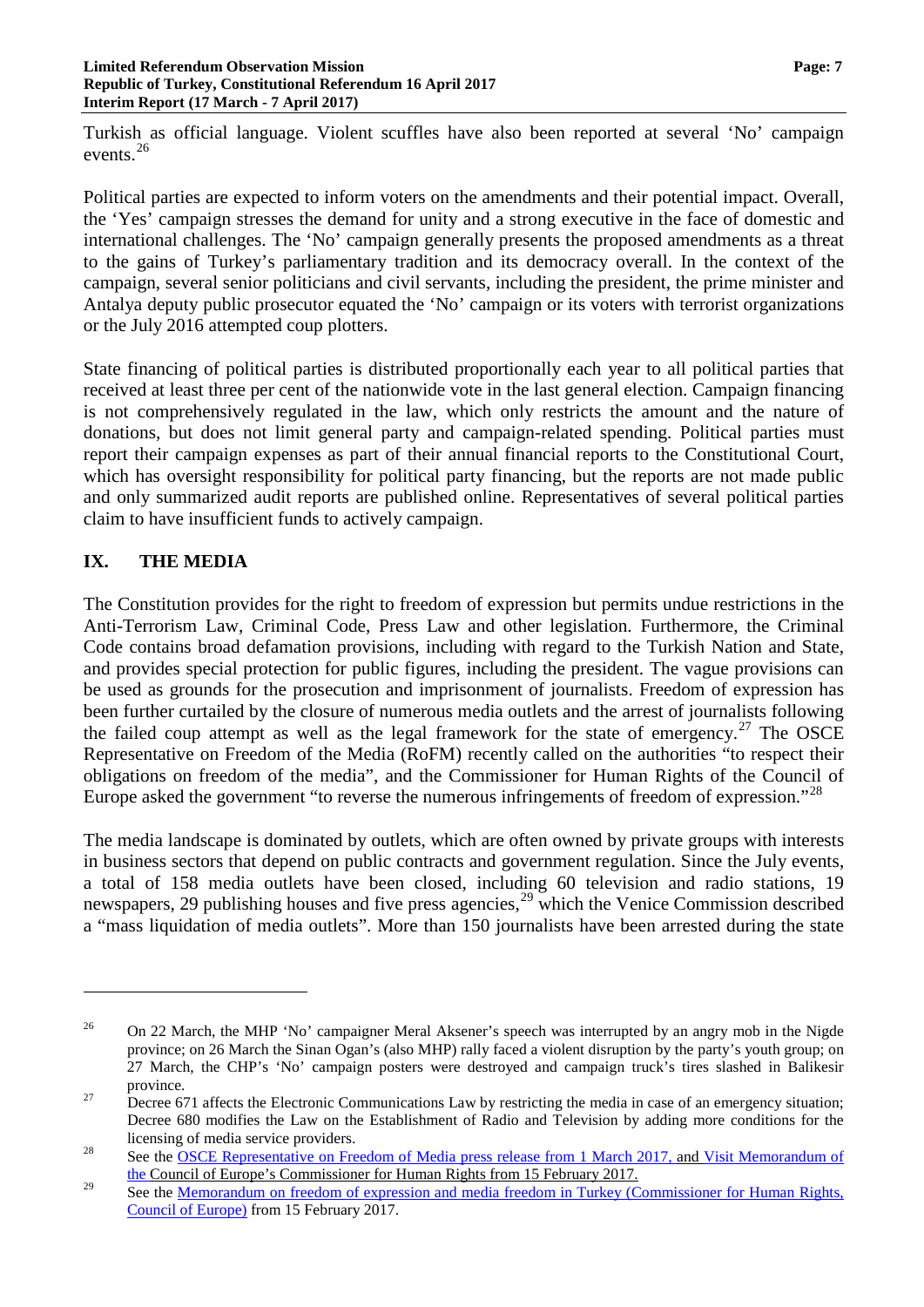of emergency, and the majority said to still be detained as of 31 March.<sup>[30](#page-7-0)</sup> Further, according to the OSCE RoFM, "10,000 members of the media lost their jobs and thousands are currently awaiting trial for their critical tweets or other social media posts."

The legal framework for the referendum obliges media to present impartial coverage of the campaign and guarantees eligible political parties equal access to the media. However, an emergency decree removed the SBE's power to sanction private media if they fail to provide impartial coverage. The Radio and Television Supreme Council (RTSC) submits weekly reports to the SBE on violations detected in their monitoring of the media. The law also provides for paid political advertisement during the campaign under equal conditions. Each parliamentary party is granted 20 minutes of free airtime on public broadcaster for campaign purposes, with an additional 10 minutes reserved for the ruling party.<sup>[31](#page-7-1)</sup> The president is also entitled to two 10-minute speeches on the public broadcaster but on 28 March he officially renounced the free airtime.

On 25 March, the OSCE/ODIHR LROM commenced qualitative and quantitative monitoring of five television channels and three newspapers.<sup>[32](#page-7-2)</sup>

# **X. COMPLAINTS AND APPEALS**

The legal framework provides for the right to appeal decisions of lower electoral boards to the higher boards. However, there is no right to judicial review of SBE decisions, including for the final results. While the law does not establish a process for lodging campaign-related complaints, in practice such complaints are mainly filed with the election boards.

The SBE received some 26 complaints, mainly from opposition parties challenging DEB decisions to relocate polling stations in the southeast provinces on the basis of security; these complaints were generally satisfied. Other complaints concerned campaign-related issues, such as obstructions and limitations on campaign activities.

The CHP members of parliament challenged two decrees claiming that they went beyond the exigencies of the state of emergency. The Constitutional Court refused to consider the petitions, which effectively limited possibilities for challenging other emergency decrees, including those on referendum matters. [33](#page-7-3)

# **XI. CITIZEN AND INTERNATIONAL OBSERVERS**

 $\overline{a}$ 

By law only the eligible political parties may nominate observers. Their observation efforts will vary in scope: AKP and CHP aim to observe widely, whereas HDP will have limited observation. The legislation does not provide for international and citizen non-partisan observation. Two civil society organizations applied for accreditation and were rejected.<sup>[34](#page-7-4)</sup> Following the attempted coup, 1,583 civil society organizations were dissolved, including at least three that supported the observation efforts

<span id="page-7-0"></span><sup>&</sup>lt;sup>30</sup> See the Opinion on the Measures Provided in the Recent Emergency Laws with Respect to Freedom of the Media, [European Commission for Democracy Through Law \(Venice Commission\),](http://www.humanrights.ch/upload/pdf/170321_Turkey_Media.pdf) adopted on 10-11 March 2017. <sup>31</sup> Turkish Radio and Television Corporation (TRT) offers free airtime on *TRT1* and *TRT Haber*, the two main

<span id="page-7-1"></span>

<span id="page-7-2"></span>national public television channels, and on Radyol, the main national public radio channel.<br>Television channels: TRT1, Show TV, Fox TV, CNN Turk and Haber; newspapers: Hurriyet, Sabah, Sözcü. Additional qualitative monitoring of two newspapers *Cumhuriyet* and *Yeni Safak* and two radio stations *Radyo 1*

<span id="page-7-3"></span>and *Radyo 7*.<br>
The Constitutional Court decided that such review of emergency decrees is prohibited by the constitution.<br>
The Human Rights Association and the Association for Monitoring Equal Rights.

<span id="page-7-4"></span>